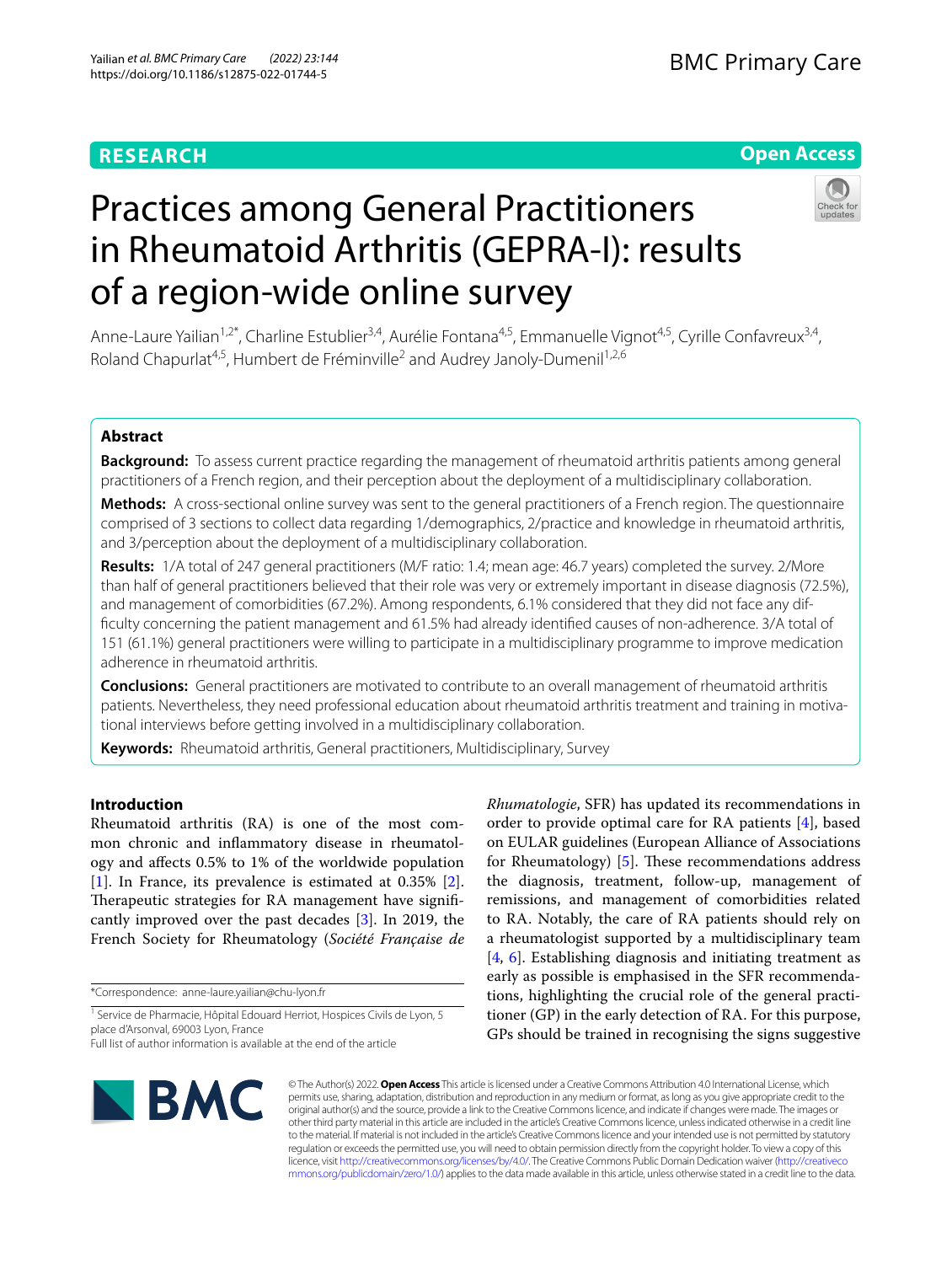of early infammatory joint disease, and rheumatologists should be available to assess rapidly the referred patients [[7\]](#page-8-0). Also, rheumatologists and GPs should work together to provide a personalised and coordinated follow-up [\[4](#page-7-3), [8\]](#page-8-1). Usually, GPs are also involved in monitoring treatments and managing comorbidities; in coordination with rheumatologists, they may also be in charge of renewing and adjusting medications. To our knowledge, no recent study has focused on the practices of GPs regarding RA patient care in France. Thus, the objectives of the present study were to determine the knowledge and practices of GPs in RA and investigate their perceptions and motivation to develop a multidisciplinary collaboration.

# **Methods**

#### **Ethics approval**

Ethics approval was obtained from the ethics committee of the *Université Claude Bernard Lyon 1* (No. IRB: 2019– 05-21–03) on the 21th May 2019.

# **Study design**

This study was a cross-sectional online survey, and was part of the GEPRA project (General Practitioners in Rheumatoid Arthritis) that aimed to analyse the practices of GPs in RA and explore their barriers and drivers to be involved in a multidisciplinary patient support programme. The whole project has been designed to help in the future development of a multidisciplinary intervention to enhance medication adherence in RA.

## **Survey**

A 35-question online survey (Additional fles [1](#page-7-6) and [2](#page-7-7)) was developed to address the stated aims of the investigation, by rheumatologists, general practitioners and pharmacists. The questionnaire was designed following recommendation from the Checklist for Reporting Results of Internet E-Surveys (CHERRIES) [\[9](#page-8-2)] (Additional file  $3$ ), and included a combination of multiplechoice questions, close- and open-ended questions, and 5-point Likert scale questions  $[10]$  $[10]$  $[10]$ . The questions were arranged into 3 distinct sections. The first section consisted of 8 questions regarding the demographic information and practice characteristics of participants (gender, age, practice location, and years of work experience). The second section contained 20 questions assessing the GPs' practice and knowledge in RA. Participants were specifcally asked to estimate their knowledge of RA therapeutic strategies on a scale ranging from 0 to 10 (a high score was indicative of sufficient knowledge). The third section related to community-hospital and multidisciplinary collaboration was composed of 7 questions. The questions were uploaded onto Claroline Connect (*Université Claude Bernard Lyon 1*, Lyon, France) for distribution and data collection. Four GPs and four rheumatologists pretested the questionnaire for its feasibility and understandability. No major adjustment was necessary.

# **Participants**

GPs were eligible to participate in the study if they were current practicing GPs in the Auvergne-Rhône-Alpes (AurRA) region. The survey was sent by the URPS (*Union*) *Régionale des Professionnels de Santé)* on the 10<sup>th</sup> July 2019 by electronic mail with a cover letter stating the purpose of the study to GPs in the AuRA region. Participation in the study was voluntary and indicative of consent. Respondents had the option to opt out at any time. All responses were recorded anonymously and no identifying information was collected.

The survey was open between the  $10^{th}$  July 2019 and the  $10^{th}$  October 2019, and took approximately 10 min to complete. All answers were required to fnish the questionnaire, except for 2 open-ended questions that were adaptive (some questions were displayed only conditionally based on the answers to the previous question). Participants could use a back function to change a response if necessary. The answers from returned questionnaires were directly entered into an online database. One mail reminder with the survey link was sent to all potential participants in September 2019.

Upon survey completion, each participant was invited to download the 2019 SFR recommendations on the management of RA patients and a leafet on the main characteristics of Disease Modifying Anti-Rheumatic Drugs (DMARDs), and was given the option to contact the research team in case of additional questions or comments. Respondents were not compensated for their participation.

#### **Data analysis**

For close-ended and 5-point Likert scale questions, a descriptive data analysis was performed using SPSS® Statistics software (Version 21, IBM® Corporation, Armonk, NY, USA) and data were expressed as mean or count (percentage).

Possible duplicate responses were identifed according to the responses to the socio-demographic aspects. A participation rate was defned as the ratio of [the number of GPs who had started the questionnaire]/[the number of GPs who received the email sent by URPS]. Only complete responses from participants were analysed. A completion rate was defned as the ratio of [the number of GPs who fnished the survey]/[the number of GPs who started the questionnaire].

Relevant variables selected by the authors were tested by univariate analysis (Chi-square test for categorical variables, and Student-test for continuous variables) to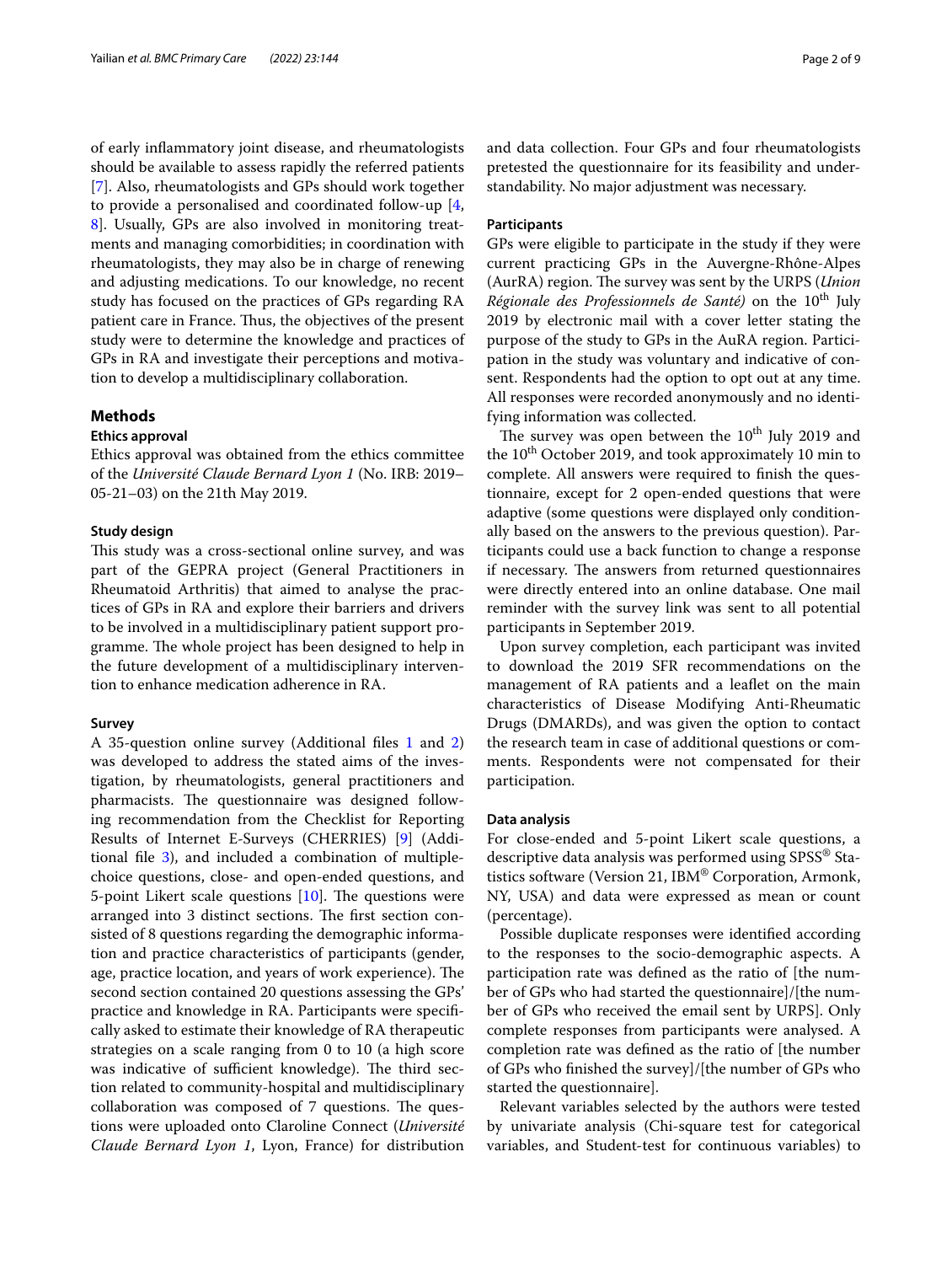detect a possible correlation with GP motivation to participate in a multidisciplinary programme. GP motivation was estimated from the answer to the binary question 'Would you be willing to participate in a multidisciplinary programme in collaboration with hospital professionals and community pharmacists to improve the medication adherence of your patients?'. Variables signifcantly correlated with GP motivation  $(P<0.2)$  in univariate analysis were included in a multivariable model. The multivariate analysis was performed by logistic regression. Results were expressed as odds ratios (OR) and 95% confdence intervals (CI). A value of  $P < 0.05$  was considered statistically signifcant.

For open-ended questions, answers were coded according to their common themes (ALY), reviewed by a second author (AJD), and then summarised.

# **Results**

Following the exclusion of invalid addresses, the survey was successfully distributed to 4,644 GPs in the AuRA region and  $383$   $(8.2%)$  of them responded. The survey completion rate was 64.5% (247/383), and there was no duplicate response. Women were predominant among responders  $(144/247, 58.3%)$ . The mean age of the participants was 46.7 years (Table [1](#page-2-0)).

#### **Practices and knowledge in rheumatoid arthritis**

Regarding the follow-up of patients, 152 (61.5%) responding GPs reviewed less than 5 RA patients/year. Their consultations with them were regular (every 3 to 6 months) for 179 (72.5%) GPs. According to responders, specialised rheumatology care for their RA patients was carried out: mostly in the hospital (*n*=88, 35.6%), mostly in the community  $(n=77, 31.2%)$ , in the community and in the hospital  $(n=82, 33.2%)$ . Among the participants, 62 (25.1%) had already encountered difficulties in obtaining specialised rheumatology opinions. Regarding their role, GPs believed that it was very or extremely important particularly in disease diagnosis  $(n=179, 72.5%)$ , management of comorbidities  $(n=166, 67.2%)$ , supporting patients in the treatment management  $(n=115, 46.6\%)$ , and treatment tolerance monitoring (*n*=109, 44.1%; Table [2](#page-3-0)). Overall, 180 (72.9%) responders reported that they evaluated the medication adherence of patients during consultations and 152 (61.5%) had already identifed causes of nonadherence. Among the 228 causes identifed, the main ones were the adverse effects suffered  $(n=106, 46.5\%)$ , beliefs about the drug ( $n=52$ , 22.8%), the constraints associated with its use  $(n=19; 8.3%)$ , the duration of treatment ( $n=11$ , 4.8%), the lack of information ( $n=9$ , 3.9%), administration modalities ( $n=8$ , 3.5%), and ineffectiveness  $(n=7, 3.1\%)$ . Regarding the RA patient <span id="page-2-0"></span>**Table 1** Demographic characteristics of the GPs participating in the survey

|                                                                      | n              | (%)  |
|----------------------------------------------------------------------|----------------|------|
| Gender                                                               |                |      |
| Male                                                                 | 103            | 41.7 |
| Female                                                               | 144            | 58.3 |
| Age group (years)                                                    |                |      |
| [25; 29]                                                             | 5              | 2.0  |
| [30; 34]                                                             | 40             | 16.2 |
| [35; 39]                                                             | 45             | 18.2 |
| [40; 44]                                                             | 31             | 12.6 |
| [45; 49]                                                             | 25             | 10.1 |
| [50; 54]                                                             | 14             | 5.7  |
| [55; 59]                                                             | 37             | 15.0 |
| [60; 64]                                                             | 42             | 17.0 |
| [65; 69]                                                             | 8              | 3.2  |
| Seniority (years in general practice)                                |                |      |
| < 5                                                                  | 54             | 21.9 |
| [5; 10]                                                              | 55             | 22.3 |
| [10; 20]                                                             | 50             | 20.2 |
| [20; 30]                                                             | 41             | 16.6 |
| > 30                                                                 | 47             | 19.0 |
| <b>Practice structure</b>                                            |                |      |
| Medical practice alone                                               | 54             | 21.9 |
| Medical group practice                                               | 135            | 54.7 |
| Multidisciplinary health centre                                      | 54             | 21.9 |
| Employee in a health care institution                                | 2              | 0.8  |
| Other                                                                | $\overline{2}$ | 0.8  |
| Numbers of patients per week registered at the<br><b>GP</b> practice |                |      |
| < 50                                                                 | 13             | 5.3  |
| [50; 100]                                                            | 126            | 51.0 |
| [101; 200]                                                           | 98             | 39.7 |
| > 200                                                                | 10             | 4.0  |
| <b>Practice location</b>                                             |                |      |
| Urban area                                                           | 84             | 34.0 |
| Semi-rural area                                                      | 105            | 42.5 |
| Rural area                                                           | 58             | 23.5 |
| <b>Practice department</b>                                           |                |      |
| Ain                                                                  | 30             | 12.1 |
| Allier                                                               | 13             | 5.3  |
| Ardèche                                                              | 17             | 6.9  |
| Cantal                                                               | 3              | 1.2  |
| Drôme                                                                | 24             | 9.7  |
| Isère                                                                | 34             | 13.8 |
| Loire                                                                | 16             | 6.5  |
| Haute-Loire                                                          | 9              | 3.6  |
| Puy de Dôme                                                          | 18             | 7.3  |
| Rhône                                                                | 43             | 17.4 |
| Savoie                                                               | 20             | 8.1  |
| Haute-Savoie                                                         | 20             | 8.1  |

Abbreviations: *GP* general practitioner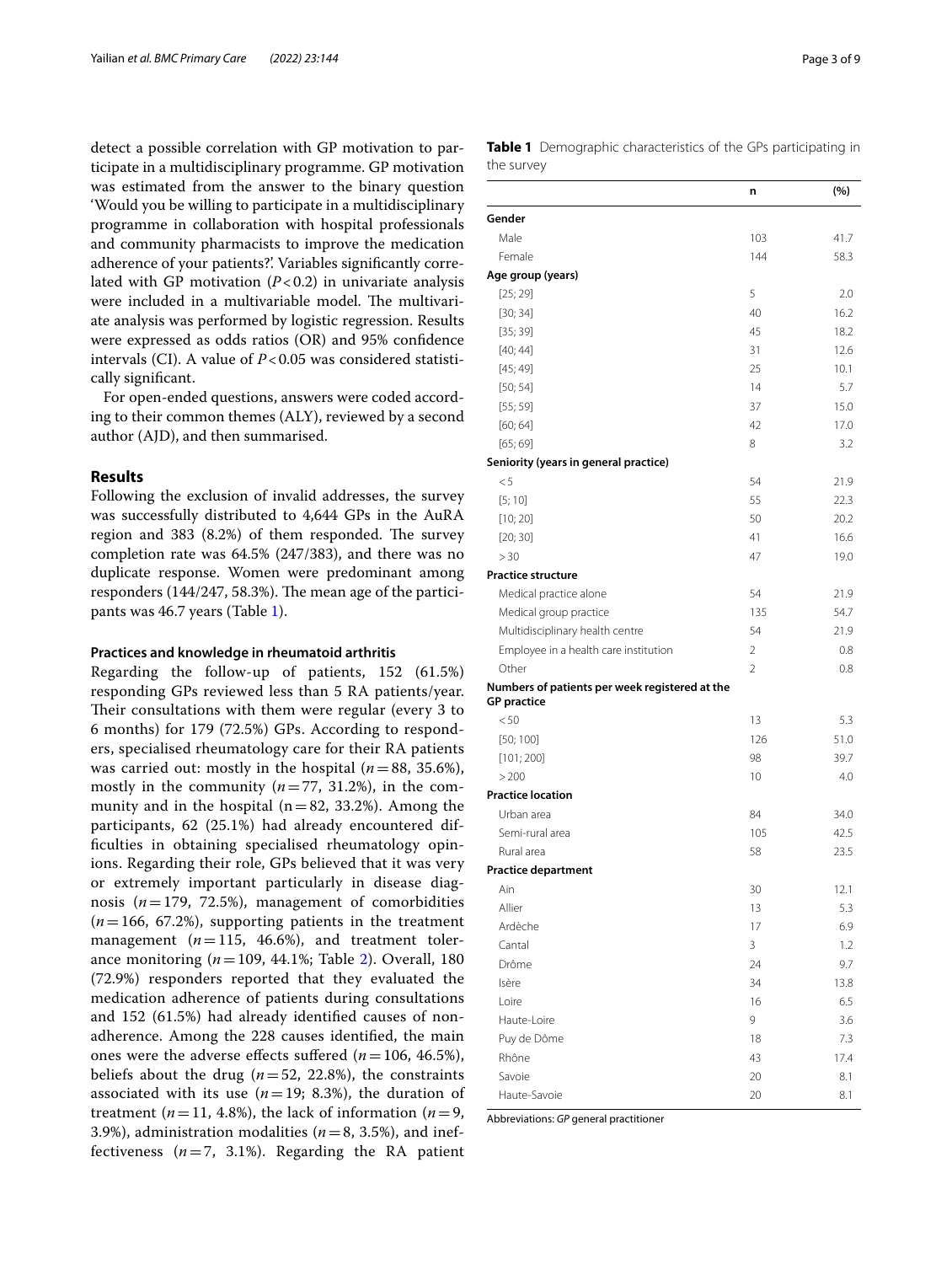<span id="page-3-0"></span>

|  |  |  | Table 2 Perception of GPs regarding their role in the care of RA patients |
|--|--|--|---------------------------------------------------------------------------|
|  |  |  |                                                                           |

|                                                     | n<br>(%)                |                    |                         |                   |                               |
|-----------------------------------------------------|-------------------------|--------------------|-------------------------|-------------------|-------------------------------|
|                                                     | Not at all<br>important | <b>Unimportant</b> | Relatively<br>important | Very important    | <b>Extremely</b><br>important |
| Disease diagnosis                                   | (0.4% )                 | 7<br>$(2.8\%)$     | 60<br>(24.3%)           | 136<br>$(55.1\%)$ | 43<br>$(17.4\%)$              |
| <b>Disease monitoring</b>                           | 3                       | 67                 | 113                     | 57                | 7                             |
|                                                     | $(1.2\%)$               | (27.1%)            | (45.7%)                 | $(23.1\%)$        | $(2.8\%)$                     |
| <b>Treatment effectiveness monitoring</b>           | 5.                      | 75                 | 105                     | 54                | 8                             |
|                                                     | $(2.0\%)$               | $(30.4\%)$         | (42.5%)                 | (21.9%)           | $(3.2\%)$                     |
| <b>Treatment tolerance monitoring</b>               | $\mathcal{P}$           | 18                 | 118                     | 87                | 22                            |
|                                                     | $(0.8\%)$               | $(7.3\%)$          | $(47.8\%)$              | (35.2%)           | $(8.9\%)$                     |
| <b>Prescription refills of DMARDs</b>               | 23                      | 84                 | 86                      | 45                | 9                             |
|                                                     | (9.3%)                  | $(34.0\%)$         | $(34.8\%)$              | (18.2%)           | $(3.6\%)$                     |
| Therapeutic adjustments (corticosteroids or DMARDs) | 24                      | 111                | 78                      | 32                | $\overline{2}$                |
|                                                     | $(9.7\%)$               | $(44.9\%)$         | (31.6%)                 | $(13.0\%)$        | $(0.8\%)$                     |
| <b>Management of co-morbidities</b>                 | (0.4% )                 | 11<br>$(4.5\%)$    | 69<br>(27.9%)           | 122<br>$(49.4\%)$ | 44<br>(17.8%)                 |
| Supporting patients in the treatment management     | 2                       | 38                 | 92                      | 93                | 22                            |
|                                                     | $(0.8\%)$               | $(15.4\%)$         | (37.2%)                 | (37.7%)           | $(8.2\%)$                     |

Abbreviations: *GP* general practitioner, *RA* rheumatoid arthritis

management, 15 (6.1%) GPs considered that they did not face any particular difficulty. The majority of respondents (*n*=227, 91.9%) was not aware of the updating of the RA recommendations. Their main difficulties were mainly related to treatment strategies  $(n=170, 68.8\%)$ , information on biosimilars (*n*=133, 53.8%), potential adverse effect  $(n=135, 54.7\%)$ , and instructions for particular situations  $(n=130, 52.6\%)$  $(n=130, 52.6\%)$  $(n=130, 52.6\%)$ ; Fig. 1). GPs self-assessed their knowledge about the current treatment strategy for RA at 4.7/10 on average. A majority of GPs  $(n=224, 90.7\%)$  reported that they were uncertain about new synthetic targeted therapies and 156 (63.2%) declared that they were uncertain about biological targeted therapies. For 143 (57.9%) GPs, targeted therapies (biological or synthetic) were to be preferably used in monotherapy. Few GPs (*n*=32, 13.0%) had already witnessed adverse events (AEs) in patients under targeted therapy. Among the 42 AEs reported, the most frequent ones were infections  $(n=18, 42.9%)$ , asthenia (*n*=7, 16.7%), injection site reaction/hypersensitivity

<span id="page-3-1"></span>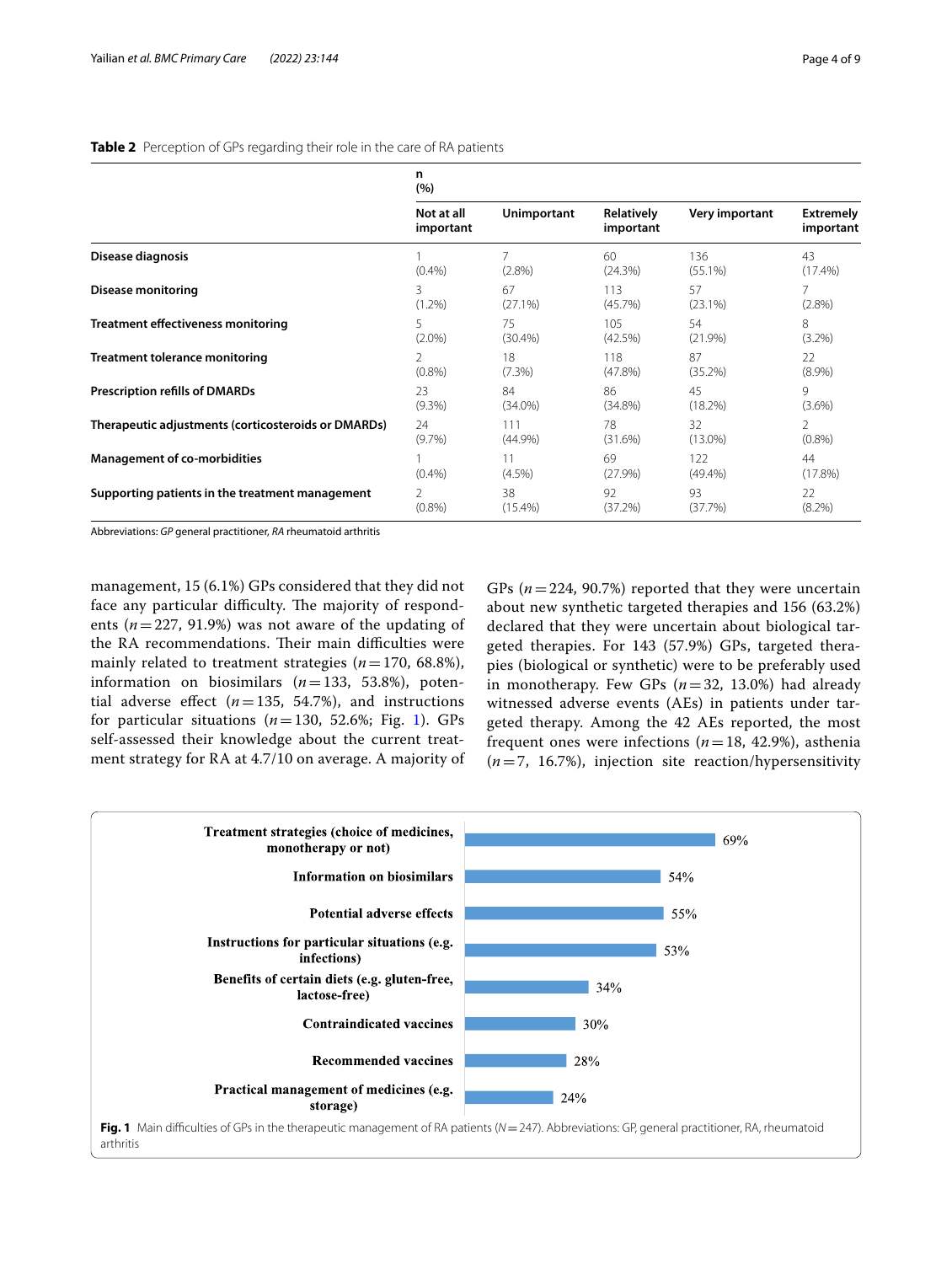(*n*=6, 14.3%), and digestive disorders (*n*=5, 11.9%). According to GPs, patients' knowledge was insufficient or very insufficient regarding the mechanisms of action (*n*=171, 69.2%), adverse efects (*n*=136, 55.1%), vaccinations  $(n=159, 64.4\%)$ , and biosimilars  $(n=170,$ 68.9%; Table [3](#page-4-0)). Finally, 170 (68.8%) GPs declared they regularly discussed lifestyle recommendations (including physical activity, smoking cessation, and healthy diet) with their patients. The main comorbidities mentioned by GPs and their risk factors were the vaccination status (*n*=206, 83.4%), cardiovascular risk factors (*n*=187, 75.7%), cancer screening tests (*n*=164, 66.4%), and the risk of osteoporosis ( $n=153, 61.9\%$ ; Table [4](#page-4-1)).

# **Community-hospital and interprofessional collaboration**

The follow-up of RA patients was reported as sufficiently coordinated between health professionals by less than half of the GPs (100, 40.5%). Among the respondents, 106 (42.9%) considered that they did not receive enough information from the rheumatologist regarding follow-up and modifcations and monitoring of background treatment. There were  $151$  (61.1%) responders reporting to be willing to participate in a multi-professional programme with hospital professionals and the community pharmacist to improve patient medication adherence. The barriers identified to their participation were: lack of time  $(n=84, 42.0\%)$ , lack of motivation (*n*=25, 12.5%), lack of training (*n*=19, 9.5%), lack of added value ( $n=4$ , 2.0%), small number of patients concerned among the patient population (*n*=54, 27.0%), and lack of willingness of patients  $(n=14,$ 7.0%). The majority of GPs  $(n=236, 95.5)$  found it useful to have a secure electronic messaging system to exchange with other professionals about their patients. There were  $104$  (42.1%) GPs reporting interest in a training in the practice of motivational interviewing

<span id="page-4-1"></span>

|                       | Table 4 Main comorbidities and risks factors mentioned by |  |  |  |
|-----------------------|-----------------------------------------------------------|--|--|--|
| general practitioners |                                                           |  |  |  |

|                             | n   | (%)   |
|-----------------------------|-----|-------|
| Vaccination status          | 206 | 83.4% |
| Cardiovascular risk factors | 187 | 75.7% |
| Cancer screening tests      | 164 | 66.4% |
| Risk of osteoporosis        | 153 | 61.9% |
| Depression                  | 101 | 40.9% |
| Oral health                 | 94  | 38.1% |
| Pulmonary damage            | 92  | 37.2% |
| Digestive disorder          | 65  | 26.3% |
| None of the items above     | 11  | 4.5%  |

to improve medication adherence. Also, 166 (67.2%) GPs were willing to dedicate additional time during a consultation with a patient to explore and enhance medication adherence, with appropriate training and remuneration.

# **Factors infuencing motivation of GPs to get involved in a multidisciplinary programme**

The univariate analysis identified 7 variables that were associated with GP motivation. Among these variables, 3 were signifcant in the multivariate analysis: causes of medication non-adherence already identifed (OR=1.95, 95% CI [1.03; 3.69], *p*=0.04), interest in training in the practice of motivational interviewing to improve medication adherence  $(OR = 3.83, 95\% \text{ CI})$ [1.91; 7.69],  $p < 0.01$ ], and interest in providing additional time to explore and improve medication adherence with financial compensation  $(OR = 3.11, 95\% \text{ CI})$ [1.58; 6.13], *p* < 0.01; Table [5](#page-5-0)).

<span id="page-4-0"></span>

|  |  | <b>Table 3</b> Patients' level of knowledge regarding DMARDs according to general practitioners |  |
|--|--|-------------------------------------------------------------------------------------------------|--|
|  |  |                                                                                                 |  |

|                                       | n<br>(%)          |               |               |                 |                  |
|---------------------------------------|-------------------|---------------|---------------|-----------------|------------------|
|                                       | Very insufficient | Insufficient  | No opinion    | Appropriate     | <b>Excellent</b> |
| <b>Mechanism of action</b>            | 67                | 104           | 61            | 13              | 2                |
|                                       | $(27.1\%)$        | $(42.1\%)$    | (24.7%)       | (5.3%)          | (0.8% )          |
| Potential adverse effects and associ- | 15                | 121           | 44            | 66              | (0.4% )          |
| ated behaviours                       | $(6.1\%)$         | $(49.0\%)$    | (17.8%)       | (26.7%)         |                  |
| <b>Frequency of administration</b>    | 9                 | 36            | 35            | 157             | 10 <sup>1</sup>  |
|                                       | $(3.6\%)$         | $(14.6\%)$    | $(14.2\%)$    | $(63.6\%)$      | $(4.0\%)$        |
| <b>Vaccination status</b>             | 31                | 128           | 32            | 50              | 6                |
|                                       | $(12.6\%)$        | $(51.8\%)$    | $(13.0\%)$    | $(20.2\%)$      | (2.4%)           |
| <b>Biosimilars</b>                    | 72<br>$(29.1\%)$  | 98<br>(39.7%) | 66<br>(26.7%) | 10<br>$(4.0\%)$ | (0.4% )          |
| Self-injection                        | 25                | 64            | 83            | 72              | 3                |
|                                       | $(10.1\%)$        | $(25.9\%)$    | $(33.6\%)$    | $(29.1\%)$      | $(1.2\%)$        |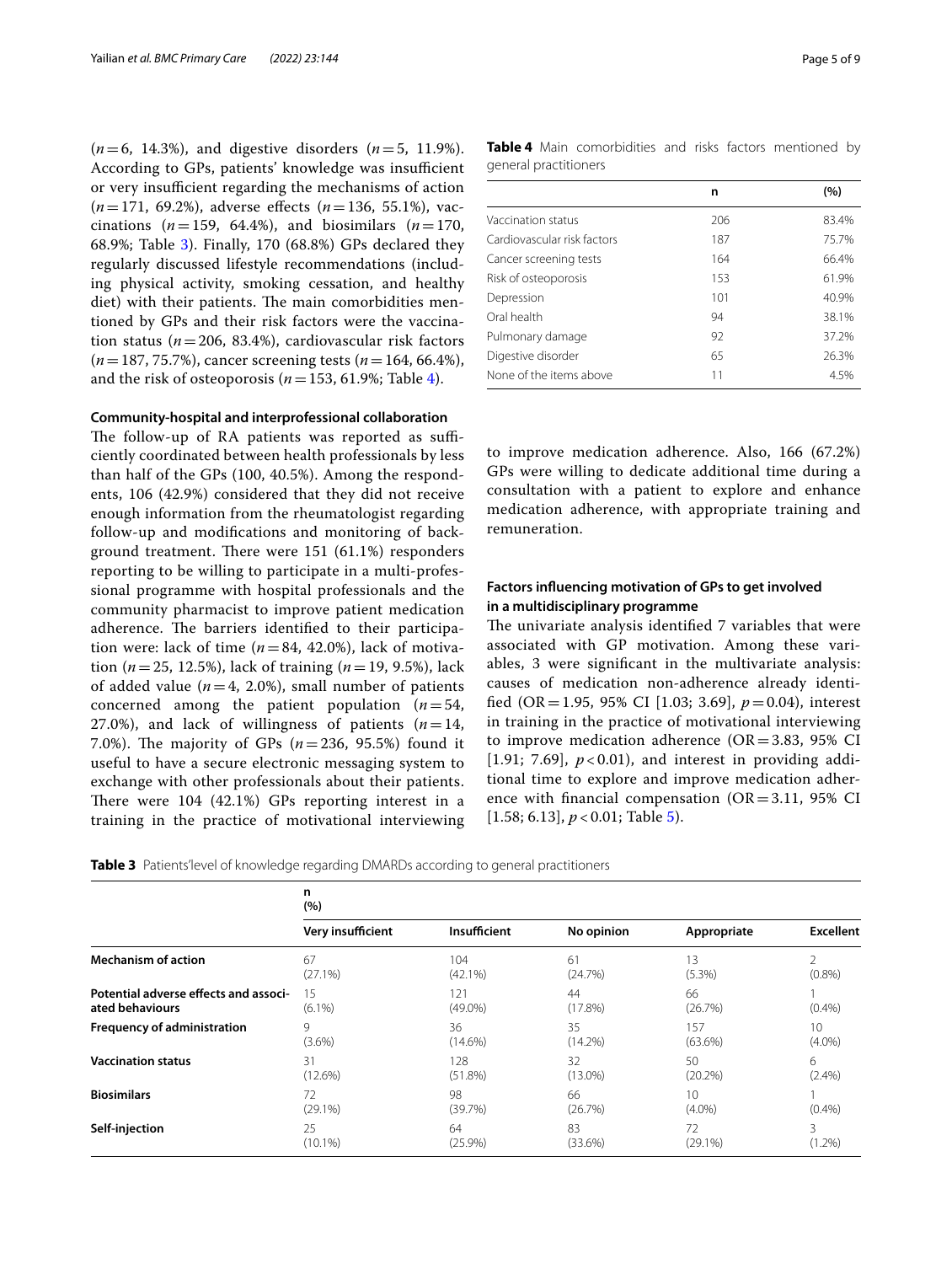|                                                                                                                       |                   | <b>Univariate</b><br>model |          | Multivariate model |                          |  |
|-----------------------------------------------------------------------------------------------------------------------|-------------------|----------------------------|----------|--------------------|--------------------------|--|
| Variable                                                                                                              | $x^2$ or $t^a$    | P-value OR                 |          | [95% CI]           | P-value                  |  |
| Gender                                                                                                                | 3.60              | 0.04                       |          |                    |                          |  |
| Male                                                                                                                  |                   |                            | $1.00 -$ |                    |                          |  |
| Female                                                                                                                |                   |                            | 1.06     | [0.55; 2.05]       | 0.86                     |  |
| Age                                                                                                                   | 16.49             | 0.04                       |          |                    |                          |  |
| [25; 29]                                                                                                              |                   |                            | 1.00     |                    |                          |  |
| [30; 34]                                                                                                              |                   |                            | 2.31     | [0.25; 21.77]      | 0.46                     |  |
| [35; 39]                                                                                                              |                   |                            | 0.93     | [0.11; 8.20]       | 0.95                     |  |
| [40; 44]                                                                                                              |                   |                            | 0.51     | [0.06; 4.76]       | 0.56                     |  |
| [45; 49]                                                                                                              |                   |                            | 1.00     | [0.10; 9.75]       | 1.00                     |  |
| [50; 54]                                                                                                              |                   |                            | 0.82     | [0.08; 8.81]       | 0.87                     |  |
| [55; 59]                                                                                                              |                   |                            | 3.30     | [0.35; 31.39]      | 0.30                     |  |
| [60; 64]                                                                                                              |                   |                            | 0.79     | [0.09; 6.93]       | 0.83                     |  |
| [65; 69]                                                                                                              |                   |                            | 1.10     | [0.08; 14.74]      | 0.95                     |  |
| <b>Practice location</b>                                                                                              | 1.55              | > 0.20                     |          |                    | $\overline{\phantom{a}}$ |  |
| <b>Practice structure</b>                                                                                             | 2.16              | > 0.20                     |          |                    |                          |  |
| Number of patients per week registered at the GP practice                                                             | 0.97              | > 0.20                     |          |                    |                          |  |
| Number of RA patients per year                                                                                        | 2.89              | > 0.20                     |          |                    |                          |  |
| Self-assessment of knowledge about the RA therapy strategy                                                            | 1.09 <sup>a</sup> | > 0.20                     |          |                    |                          |  |
| Knowledge of the new guidelines for RA treatment                                                                      | 0.02              | > 0.20                     |          |                    |                          |  |
| Evaluation of medication adherence at each visit                                                                      | 2.12              | 0.15                       | 1.37     | [0.66; 2.84]       | 0.40                     |  |
| Causes of medication non-adherence already identified                                                                 | 6.05              | 0.01                       | 1.95     | [1.03; 3.69]       | $0.04*$                  |  |
| Patient management sufficiently coordinated between healthcare professionals in RA                                    | 2.66              | 0.10                       | 0.76     | [0.40; 1.45]       | 0.76                     |  |
| Sufficient transmissions by the rheumatologist regarding follow-up, adjustments, and moni-<br>toring of the treatment | 0.34              | > 0.20                     |          |                    | $\sim$                   |  |
| Interest in training in the practice of motivational interviewing to improve medication adher-<br>ence                | 32.07             | < 0.01                     | 3.83     | [1.91; 7.69]       | $< 0.01$ <sup>*</sup>    |  |
| Interest in providing additional time to explore and improve medication adherence with<br>financial compensation      | 32.55             | < 0.01                     | 3.11     | [1.58; 6.13]       | $< 0.01$ <sup>*</sup>    |  |

<span id="page-5-0"></span>**Table 5** Association of different variables with the GP motivation to participate in a multidisciplinary program: results of the univariate and multivariate analyses

 $^*$  a  $P$  value < 0.05 was considered as significant

Abbreviations: *GP* general practitioner, *RA* rheumatoid arthritis, *OR* odd ratio, *CI* confdence interval

# **Discussion**

# **Practice and knowledge of GPs**

GPs reported they played an important role in the care of RA patients for disease detection and monitoring, and management of comorbidities. Nevertheless, most of them considered their role in the therapeutic adjustment (dosage of corticosteroids or DMARDs according to tolerance and efectiveness) to be limited. In a qualitative study conducted in 2015, GPs have been reported to consider intensive treatment initiation to be the expertise of rheumatologists, nevertheless the lack of GP involvement has been identifed as a key barrier to intensive treatment [\[11\]](#page-8-4).

In the context of RA, a poor medication adherence has been frequently reported in the literature [\[12,](#page-8-5) [13](#page-8-6)]. This issue seemed to be taken into account by the GPs participating to the present survey as almost three quarters of them reported evaluating patient adherence at each visit. Many of them also confrmed that they already identifed the causes of non-adherence, which were mostly related to the adverse efects sufered and beliefs about drugs. These factors are consistent with previous reports [[14](#page-8-7), [15](#page-8-8)].

# **Perception of patient knowledge**

GPs estimated herein patients had a low level of knowledge regarding their treatment, particularly on the action mechanism, adverse efects, vaccinations, and biosimilars, which has been proposed to complicate the shared decision-making process regarding RA management [[16\]](#page-8-9). Our results reinforced the important role of GPs in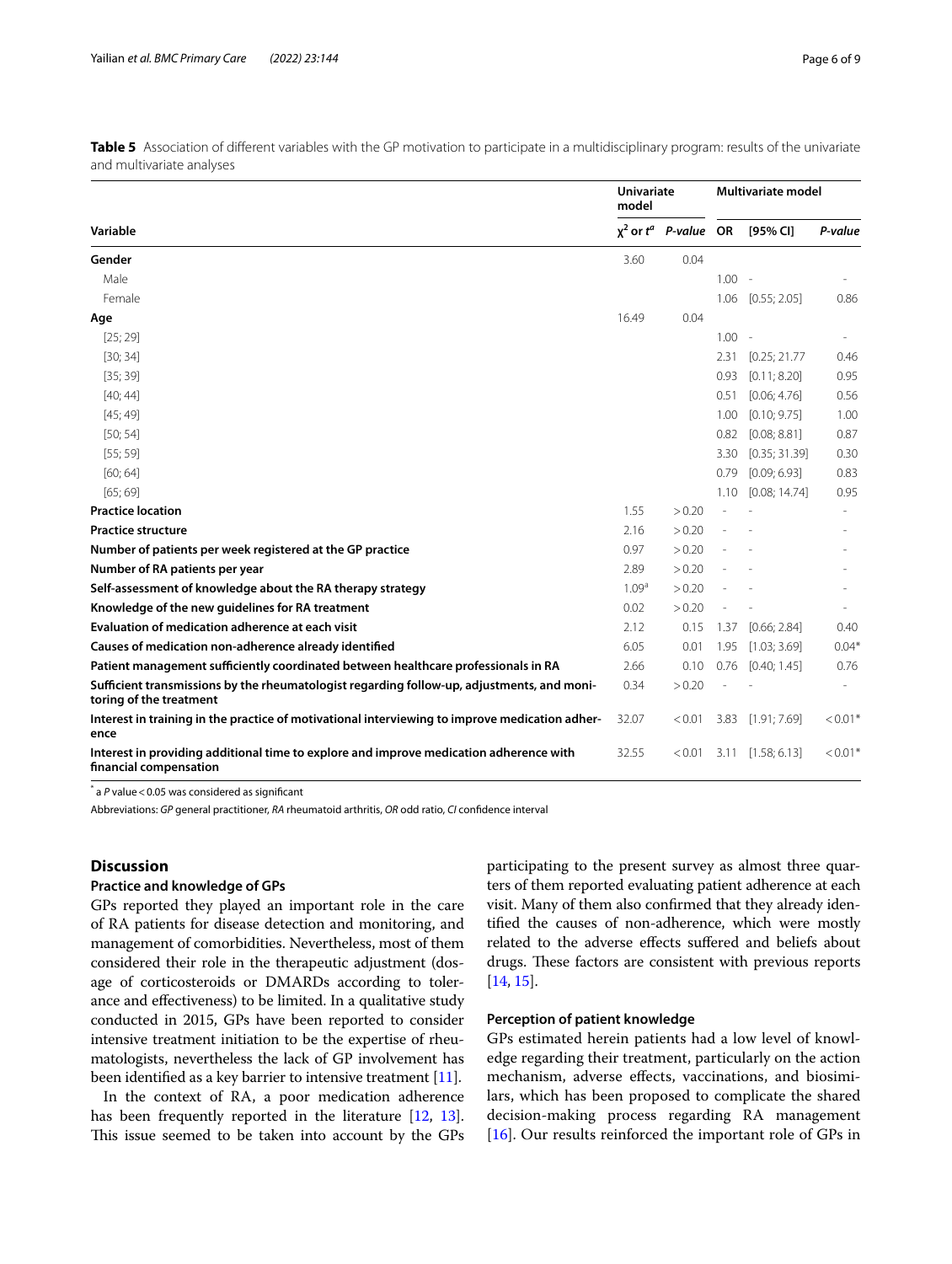primary care in the follow-up of RA patients. In a precedent study, GPs have reported their wish to provide disease and treatment education in order to motivate patients to continue medication intake [\[11](#page-8-4)].

#### **Obstacles encountered and need for training**

The latest French SFR recommendations have been published in 2018 [[4](#page-7-3)] and more than 9 in 10 GPs admitted not being aware of them. Despite the important role of GPs in patient management highlighted in these guidelines, this can be explained by the multitude of diseases managed by GPs. Management guidelines for rheumatic diseases are published more often in specialty rheumatology literature than in general medical journals  $[17]$  $[17]$  $[17]$ . The limited period between the publication of the guidelines and the survey could also explain the lack of awareness of the GPs interviewed. The main difficulties mentioned by GPs were related to targeted therapies (synthetics and biologicals). Contrary to the recommendations, the majority of GPs considered that targeted therapies should be used preferentially in monotherapy. They felt uncomfortable with adverse efects, vaccinations, and biosimilars, even though they considered patient knowledge regarding these topics was insufficient. Among these topics, the importance of vaccination has been particularly recognised in previous reports [[18,](#page-8-11) [19\]](#page-8-12).

Given the difficulties experienced, it would seem interesting to propose a training course for GPs. Keyszer et al. have considered a high level of competence among GPs as essential in the primary care management of patients with rheumatic diseases [[20](#page-8-13)]. Despite the frequency of rheumatic diseases in primary care, the formal training of GPs in rheumatology remains limited [\[17](#page-8-10)]. An adequate formation would be a condition for the involvement of GPs in a multidisciplinary programme to improve patient care in RA patients. Knowledge and compliance with the recommendations (for instance, early diagnosis, management of comorbidities, identifcation of non-adherence factors, and drug monitoring…) is an issue for improving patient care and coordination between primary care and rheumatology.

#### **Multidisciplinary programme**

Herein, more than half of the GPs estimated the coordination between health professionals in the context of RA was insufficient. These barriers have already been described by GPs who considered the cooperation with rheumatologists to be inadequate [[21\]](#page-8-14) and the sharedcare arrangements to be limited  $[11]$  $[11]$ . They felt they lost their patient when referring to a rheumatologist [\[11](#page-8-4)]. Suter *et al.* have showed that only 55–80% of all specialists communicated back to GPs [\[22\]](#page-8-15). In our study, a quarter of the GPs had already encountered difficulties in obtaining specialised rheumatology opinions. A common language between rheumatologists and GPs is often perceived as absent by some authors [\[21](#page-8-14)]. Meyfroidt et al*.* have also estimated that the lack of communication and collaboration with rheumatologists could be bettered by the use of a structured electronic platform [[11](#page-8-4)]. A regular communication has been identifed as an important facilitator of interprofessional collaboration  $[23]$  $[23]$ . The benefits of a secure e-mail system for sharing information with other professionals were widely reported in the present study. Optimal treatment requires a multidisciplinary approach with an intensive programme of re-evaluation and treatment adjustments, which is impossible without a strong cooperation between rheumatologists and GPs  $[21]$  $[21]$ . This type of cooperation has been shown to be benefcial in reducing the number of referrals to rheumatologists and the waiting times for non-urgent visits [[24\]](#page-8-17).

In our survey, the majority of GPs were willing to participate in a multidisciplinary programme in collaboration with hospital professionals and community pharmacists to improve patient adherence. The factors related to the GP motivation were causes of non-adherence already identifed, interest in training in the practice of motivational interviewing, and interest in providing additional time to explore and improve medication adherence with fnancial compensation. In other diseases, models of collaboration in primary care are being developed [[25\]](#page-8-18). Several studies have showed the recognition of pharmacist and GP roles in collaborative care approaches [[26,](#page-8-19) [27](#page-8-20)]. Once the barriers between pharmacists and GPs were addressed, collaborations were linked to improved patient outcomes [\[28](#page-8-21), [29\]](#page-8-22). In the context of an increasing burden on primary healthcare services, efective multidisciplinary collaboration is crucial for sustaining high quality care [[23\]](#page-8-16). Nevertheless, interaction with specialists for therapeutic optimisation should not be neglected in order to obtain a transparent continuity of care [\[27](#page-8-20)].

For discussion purposes, this study was conducted before the covid-19 pandemic which may have positively or negatively afected GPs' willingness and interest in being involved in this type of multidisciplinary programme.

#### **Strength and limitations**

The study findings provided a picture of the current knowledge and practice of GPs in RA. The results highlighted some of the factors related to GPs' motivation to get involved in a multidisciplinary programme in RA. Several limitations need to be acknowledged, among which the low response rate and selection bias inherent to survey studies. However, this response rate was similar to those found in other survey studies including French GPs [[30](#page-8-23), [31\]](#page-8-24). This low rate of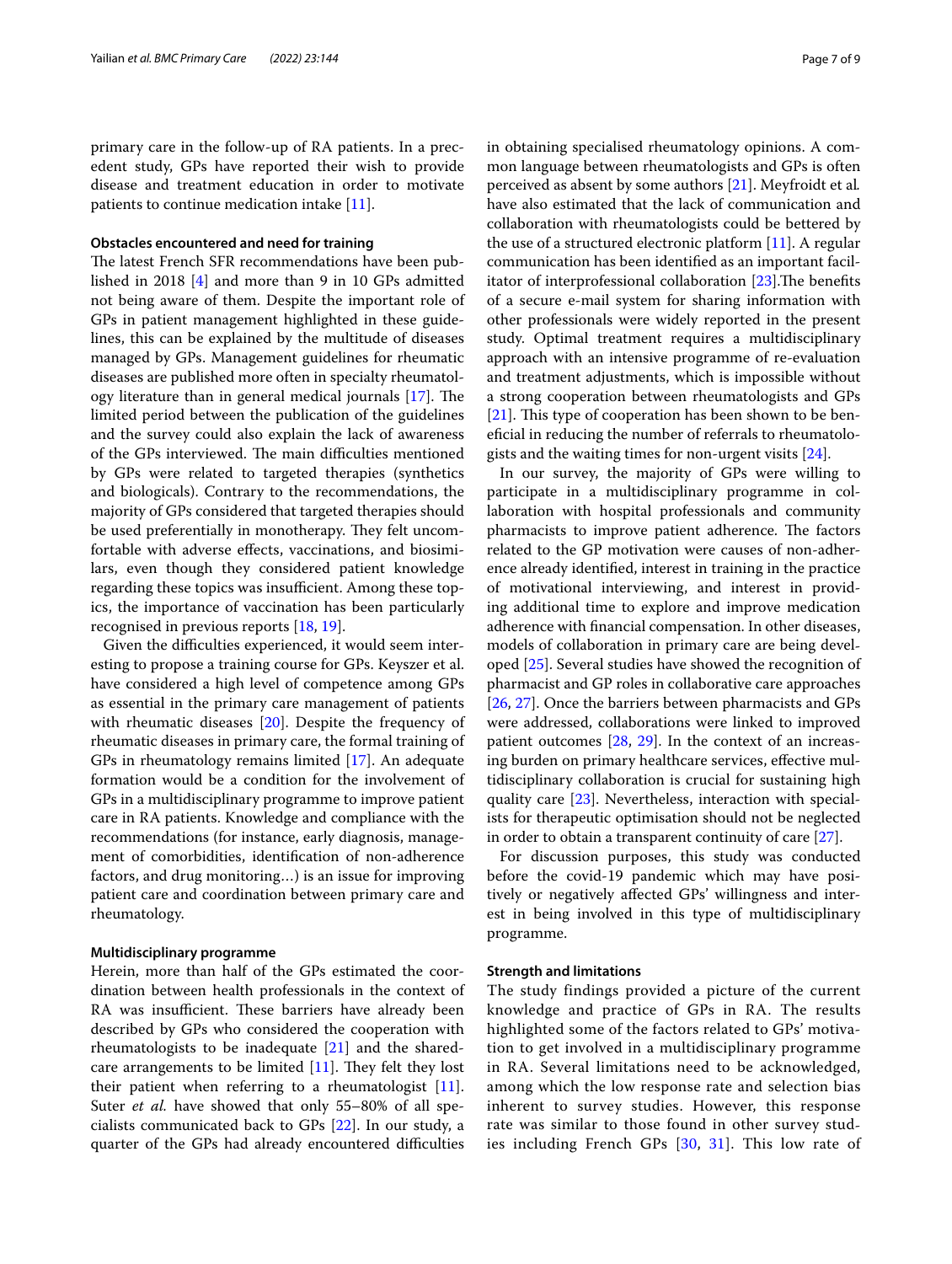participation can be explained, for instance, by the reported difficulty to involve GPs in research [[32](#page-8-25)]. In order to motivate GPs to participate in studies, a diversification in the types of studies, domains, and themes seems to be important [\[33\]](#page-8-26). The topic of RA in primary care remains a question of interest worldwide. Promoting multidisciplinary collaborations and assessing medication adherence is recognised in the guidelines [[4](#page-7-3), [34](#page-8-27)]. Similarly, the lack of knowledge and the inadequate collaboration with rheumatologists identified herein by GPs have also been acknowledged by other authors in different countries [\[11](#page-8-4), [35](#page-8-28), [36\]](#page-8-29). In order to encourage GPs to respond to our survey, a leaflet on the main characteristics of DMARDs was provided at the end of the questionnaire. A reminder was also sent to all potential participants during the questionnaire distribution period to optimise participation. Secondly, the low response rate might be related to the length of the questionnaire. Indeed, 136 GPs started the questionnaire without completing it. Finally, the collection of information concerning the GPs' postgraduate experience or training in rheumatology may have been interesting to document the interest of GPs and explain a selection bias.

# **Conclusions**

Altogether, our results suggest that GPs have already a role in the management of RA patients. They are motivated to become more involved, especially in a multidisciplinary programme. Nevertheless, they need professional education about RA treatment and training in motivational interviews before getting involved in an intervention to improve patient care. A qualitative study of GPs' and rheumatologists' perceptions is required in order to analyse more precisely the barriers and facilitators that infuence the implementation of a multidisciplinary programme, and to clarify their respective roles.

# **Supplementary Information**

The online version contains supplementary material available at [https://doi.](https://doi.org/10.1186/s12875-022-01744-5) [org/10.1186/s12875-022-01744-5](https://doi.org/10.1186/s12875-022-01744-5).

<span id="page-7-7"></span><span id="page-7-6"></span>**Additional fle 1.** Cover letter and questionnaire (English-translated version).

<span id="page-7-8"></span>**Additional fle 2.** Cover letter and questionnaire (original French version). **Additional fle 3.** CHERRIES Checklist for Online Questionnaires.

#### **Acknowledgements**

The authors would like to thank all the respondents for spending their valuable time to complete the online survey. They also thank URPS physicians (Dr Vincent Rébeillé-Borgella) and pharmacists (Dr Olivier Rozaire) for their contribution in the development and distribution of the survey. They acknowledge Hélène Boyer (Hospices Civils de Lyon) for language editing and for helpful comments on this manuscript.

#### **Authors' contributions**

ALY, CE, AF, EV, CC, RC, HdF and AJD substantially contributed to the conception of the study. ALY, AF, EV, RC, AJD contributed to the analysis of the results. ALY wrote the frst draft of the manuscript. All authors substantively revised the manuscript for important intellectual content and gave approval for it to be submitted for publication.

#### **Funding**

The authors receive no funding for this research.

#### **Availability of data and materials**

Data that support the findings in the current study are available from the corresponding author (anne-laure.yailian@chu-lyon.fr) on reasonable request.

#### **Declarations**

#### **Ethics approval and consent to participate**

Ethics approval was obtained from the ethics committee of the *Université Claude Bernard Lyon 1* (No. IRB: 2019–05-21–03) on the 21th May 2019. Informed consent was obtained from the participants prior to study participation in the online questionnaire. All methods were carried out in accordance with relevant guidelines and regulations.

#### **Consent for publication**

Not applicable.

#### **Competing interests**

The authors declare that they have no competing interests.

#### **Author details**

<sup>1</sup> Service de Pharmacie, Hôpital Edouard Herriot, Hospices Civils de Lyon, 5 place d'Arsonval, 69003 Lyon, France. <sup>2</sup>EA 4129, Parcours Santé Systémique P2S, Université Claude Bernard Lyon 1, 7‑11 rue Guilllaume Paradin, 69008 Lyon, France. <sup>3</sup> Service de Rhumatologie, Hospices Civils de Lyon, Lyon, France.<sup>4</sup>INSERM UMR 1033, Faculté de Médecine Laennec, Université Claude Bernard Lyon 1, 7-11 rue Guillaume Paradin, 69008 Lyon, France. <sup>5</sup>Service de Rhumatologie, Hôpital Edouard Herriot, Hospices Civils de Lyon, 5 place d'Arsonval, 69003 Lyon, France. <sup>6</sup> Faculté de Pharmacie, Université Claude Bernard Lyon 1, 8 avenue Rockefeller, 69008 Lyon, France.

Received: 25 November 2021 Accepted: 16 May 2022 Published online: 03 June 2022

#### **References**

- <span id="page-7-0"></span>1. Silman AJ, Pearson JE. Epidemiology and genetics of rheumatoid arthritis. Arthritis Res. 2002;4(Suppl 3):S265-272. [https://doi.org/10.1186/ar578.](https://doi.org/10.1186/ar578)
- <span id="page-7-1"></span>2. Fautrel B, Cukierman G, Joubert J-M, Laurendeau C, Gourmelen J, Fagnani F. Characteristics and management of rheumatoid arthritis in France: Analysis of a representative French national claims database resulting in an estimated prevalence of 0.35%. Joint Bone Spine. 2016;83:461–2. [https://doi.org/10.1016/j.jbspin.2015.05.010.](https://doi.org/10.1016/j.jbspin.2015.05.010)
- <span id="page-7-2"></span>3. Roodenrijs NMT, Hamar A, Kedves M, Nagy G, van Laar JM, van der Heijde D, et al. Pharmacological and non-pharmacological therapeutic strategies in difficult-to-treat rheumatoid arthritis: a systematic literature review informing the EULAR recommendations for the management of difficultto-treat rheumatoid arthritis. RMD Open. 2021;7:e001512. [https://doi.org/](https://doi.org/10.1136/rmdopen-2020-001512) [10.1136/rmdopen-2020-001512.](https://doi.org/10.1136/rmdopen-2020-001512)
- <span id="page-7-3"></span>4. Daien C, Hua C, Gaujoux-Viala C, Cantagrel A, Dubremetz M, Dougados M, et al. Update of French society for rheumatology recommendations for managing rheumatoid arthritis. Joint Bone Spine. 2019;86:135–50. [https://doi.org/10.1016/j.jbspin.2018.10.002.](https://doi.org/10.1016/j.jbspin.2018.10.002)
- <span id="page-7-4"></span>5. Smolen JS, Landewé RBM, Bijlsma JWJ, Burmester GR, Dougados M, Kerschbaumer A, et al. EULAR recommendations for the management of rheumatoid arthritis with synthetic and biological disease-modifying antirheumatic drugs: 2019 update. Ann Rheum Dis. 2020;79:685–99. [https://doi.org/10.1136/annrheumdis-2019-216655.](https://doi.org/10.1136/annrheumdis-2019-216655)
- <span id="page-7-5"></span>6. On behalf of TITRATE Programme Investigators, Martin NH, Ibrahim F, Tom B, Galloway J, Wailoo A, et al. Does intensive management improve